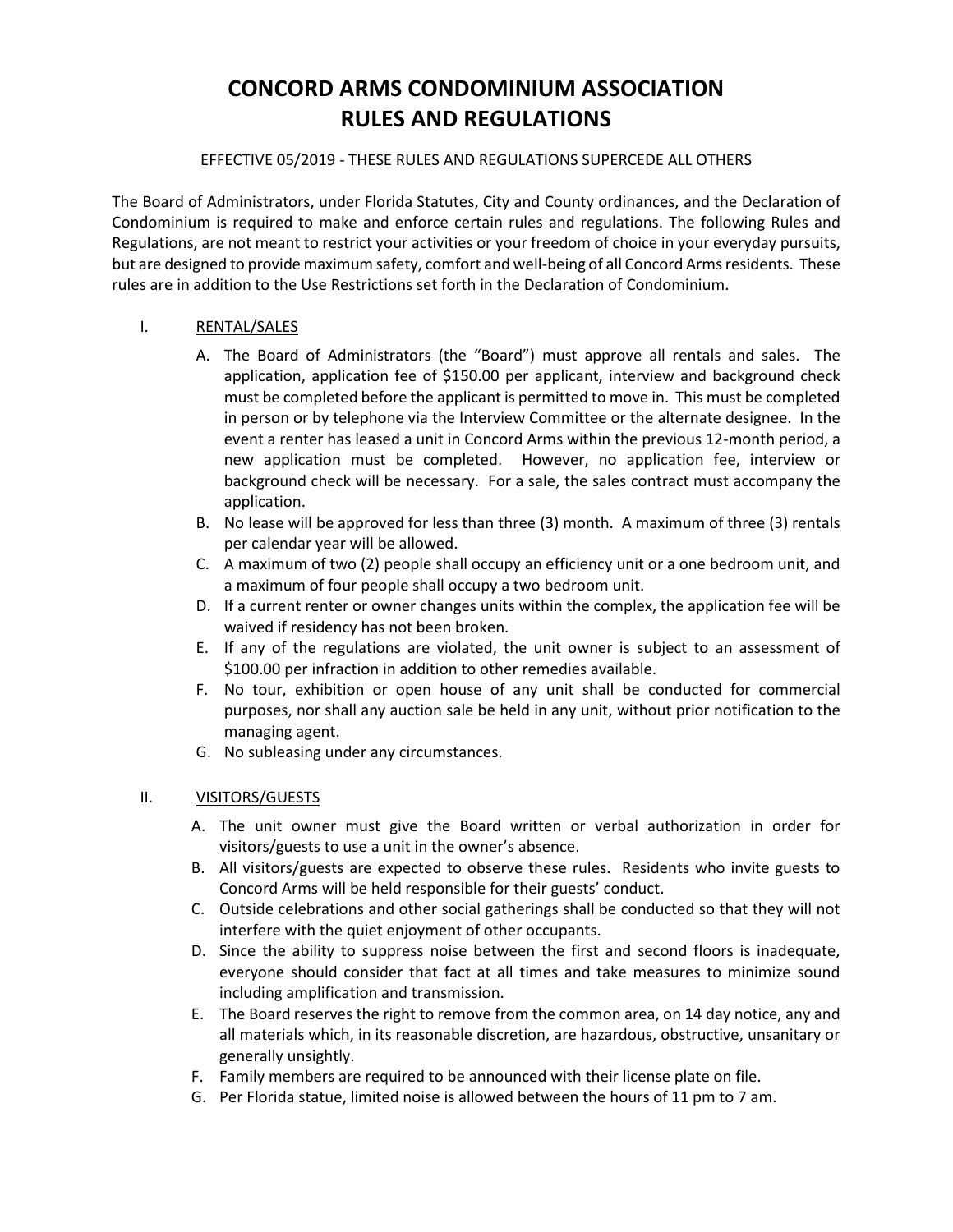Concord Arms Condominium Assoc., Inc. Rules and Regulations (continued) Page Two

#### **III. TRASH AND GARBAGE**

- A. For large items that do not fit in the dumpster, contact the Dunedin Sanitation, Solid Waste and Trash Department at 727-298-3215 for special pick up and applicable charges. Empty boxes must be broken down before placing in dumpster.
- B. Recycling is available at the Dunedin Recycling drop off center located at 1940 Ed Eckert Drive.

#### **IV. GRILLS**

- A. Charcoal grills are provided in the pool area for use by Concord Arms residents. Anyone using grills must clean out and dispose of coals and ashes when finished.
- B. Uniform Fire Code 10.11.7 states: "No hibachi, gas-fired grill, charcoal grill or other similar devices used for cooking, heating, or any other purpose, shall be used or kindled on any balcony or under any overhanging portion or within 10 ft. of any structure. Listed electric ranges, grills, or similar electrical apparatus shall be permitted."
- C. No grills may be stored on porches or walkways.

### **V. PARKING**

- A. Each unit has been assigned one parking space. Residents are permitted no more than two (2) vehicles per unit. Second vehicles should be parked in any vacant "visitor" space. If a unit is rented, owner may not leave a vehicle in the parking area.
- B. All unidentified vehicles will not be permitted to remain in the parking area over 24 hours at which time they are subject to being towed at the vehicle owner's expense.
- C. Watercraft, trailers, motorcycles and commercial vehicles, other than those belonging to tradesmen and repairmen who are working onsite, are not allowed in the parking area.
- D. Washing of vehicles on the property is not allowed.
- E. Auto maintenance or repair work lasting more than fifteen minutes is not allowed on the premises.
- F. If there is leakage of oil from an owner's vehicle or a renter's vehicle, the owner of the unit will be responsible for the clean-up and repair.
- G. Vehicles are not permitted in the "No Parking" zones or along the boundaries of the buildings.
- H. No signs, advertising or notices of any kind including, but not limited to, "For Rent" or "For Sale" shall be displayed on the premises (except on the bulletin boards) or any vehicle on the property.
- I. Storing a vehicle in a guest spot is not permitted and will be towed at the owner's expense. If you lease your unit you lose the right to park.

#### VI. PETS

- A. Each unit owner shall be allowed up to two pets, consisting of one dog and one cat or two cats, none of which weigh more than 25 pounds each.
- B. All pets must be walked off the property. All pet litter must be picked up, wrapped and disposed of in plastic bags and put into the dumpster.
- C. All local ordinances regarding leash laws must be obeyed.
- D. No pets allowed in fenced area.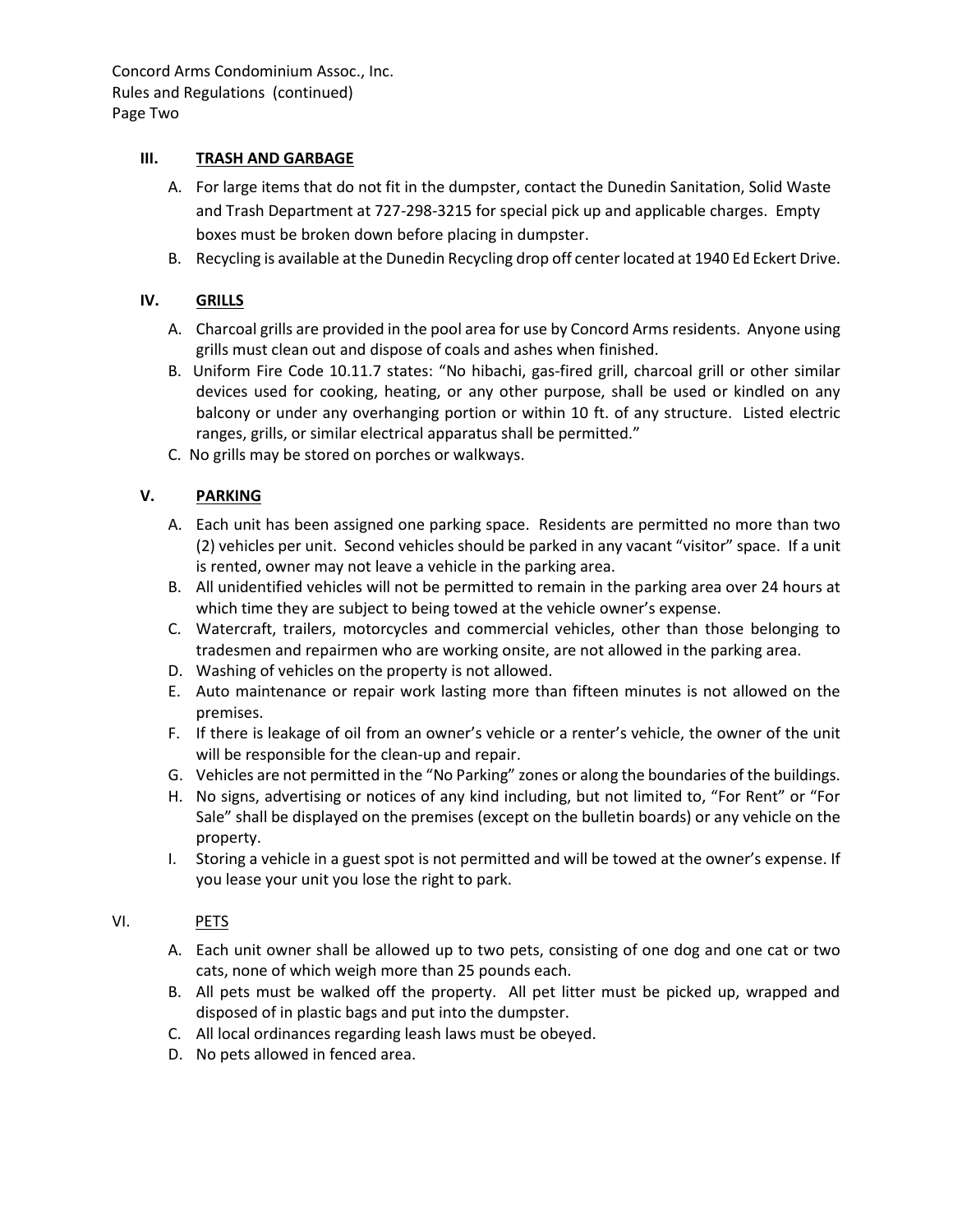Concord Arms Condominium Assoc., Inc. Rules and Regulations (continued) Page 3

#### **VII. PEST CONTROL**

Each unit will supply the Association with two (2) door keys, one for the pest control company doing its monthly spraying, and one (1) for the Association to use in case of emergencies.

#### **VIII. PATIOS/PORCH**

- A. No bicycles are permitted on the patios or on the walkways
- B. Porches and walkways may not be used for storage. Items other than porch furniture and related accessories are not allowed on porches. Walkways must remain clear at all times.
- C. Rugs, mops, tablecloths, spreads or any other items may not be shaken from porches or walkways.
- D. Personal property must not be left on walkways, in the pool area or other common areas.
- E. If a unit is unattended for more than one week, porch furniture, etc. must be removed and stored inside the unit in case of a storm unless the Board is notified that a designated party is chosen to oversee the removal of same in the owner's absence. The owner/renter will be personally responsible for any damage caused by not following this rule.
- F. Hosing down of porches on the second floor is not allowed.
- G. Chimes hanging on porches are not allowed.
- H. Carpeting of any kind is not allowed on porch floors.
- I. No drilling in the ceilings of patios.

### **IX. LAUNDRY**

- A. Washer and dryers are prohibited in all units.
- B. Laundry hours are posted in each laundry facility. Laundry may be done between 8:00 A.M. and 10:00 P.M. All items must be out of the washers and dryers by 10:00 P.M. Laundry room doors must be closed at all times.
- C. Report any problems to the telephone number posted on the bulletin board. The person experiencing the problem must be the one to make such call if any monetary refunds are due.

#### **X. INTERIOR RENOVATIONS/CHANGES**

- A. Owners are required to submit a written sketch or plans (change forms can be obtained from the *Interview Committee*) of any interior structural renovations/changes to the Board for approval. Replacement of any outside windows, doors, sliders, etc. must conform to existing windows, doors, sliders, etc. Otherwise any replacement must be submitted to the Board for approval.
- B. All construction and demolition work must be performed between 8:00 A.M. and 5:00 P.M. Monday through Saturday. Owners are responsible for disposing of construction debris.
- C. No ceramic tile or hard surface flooring may be used throughout the second floor units due to noise consideration with the exception of the kitchen, bathrooms, closets and foyer. A \$200 refundable deposit will be required at the commencement of work and returned once the project is complete and there is no damage to the common elements.
- D. See attached Policy Resolution **Electricity may not be turned "OFF" when not in residency.**